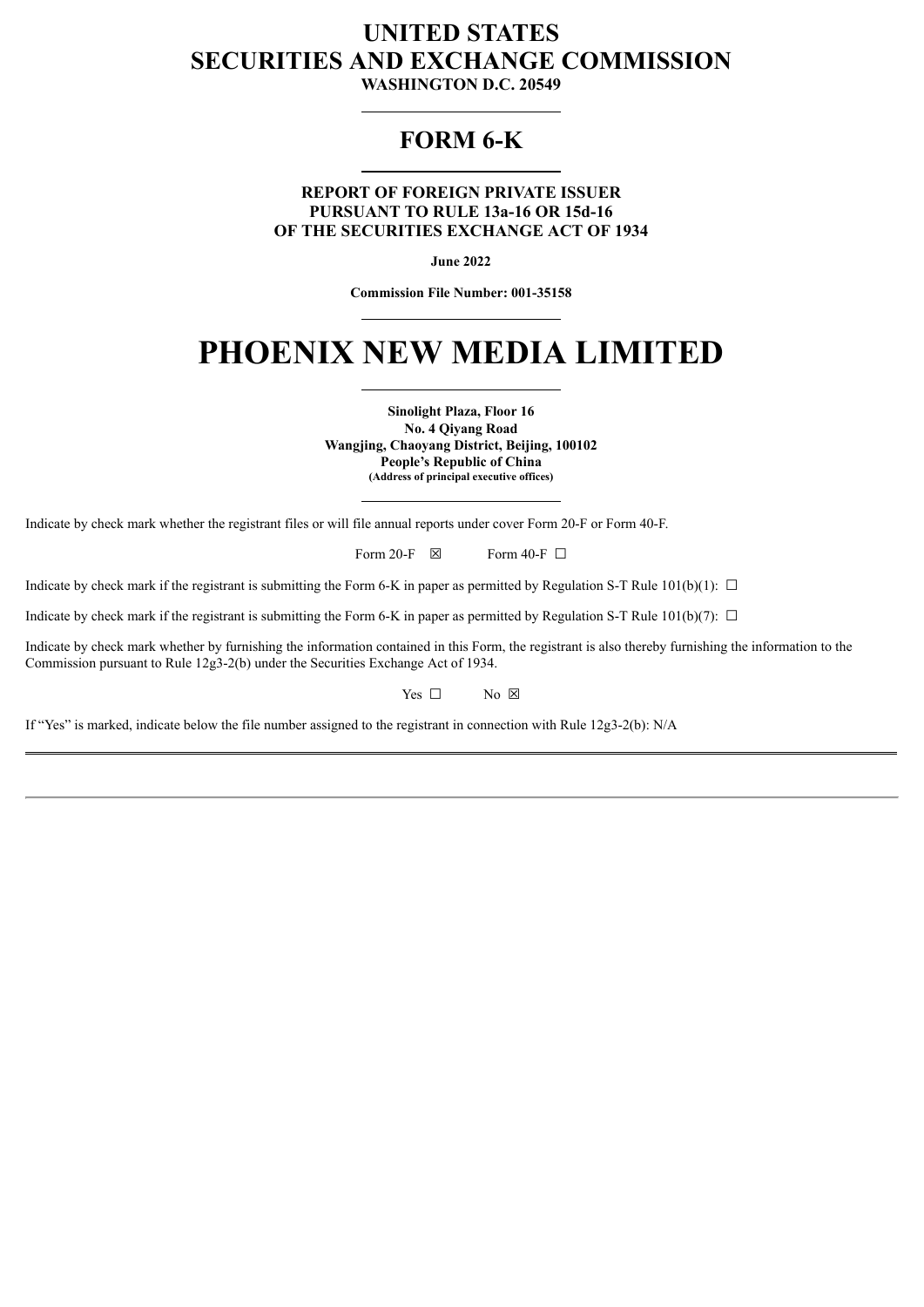#### TABLE OF CONTENTS

Exhibit 99.1 — Press release: Phoenix New Media Regains Compliance with NYSE Minimum Price [Requirement](#page-3-0)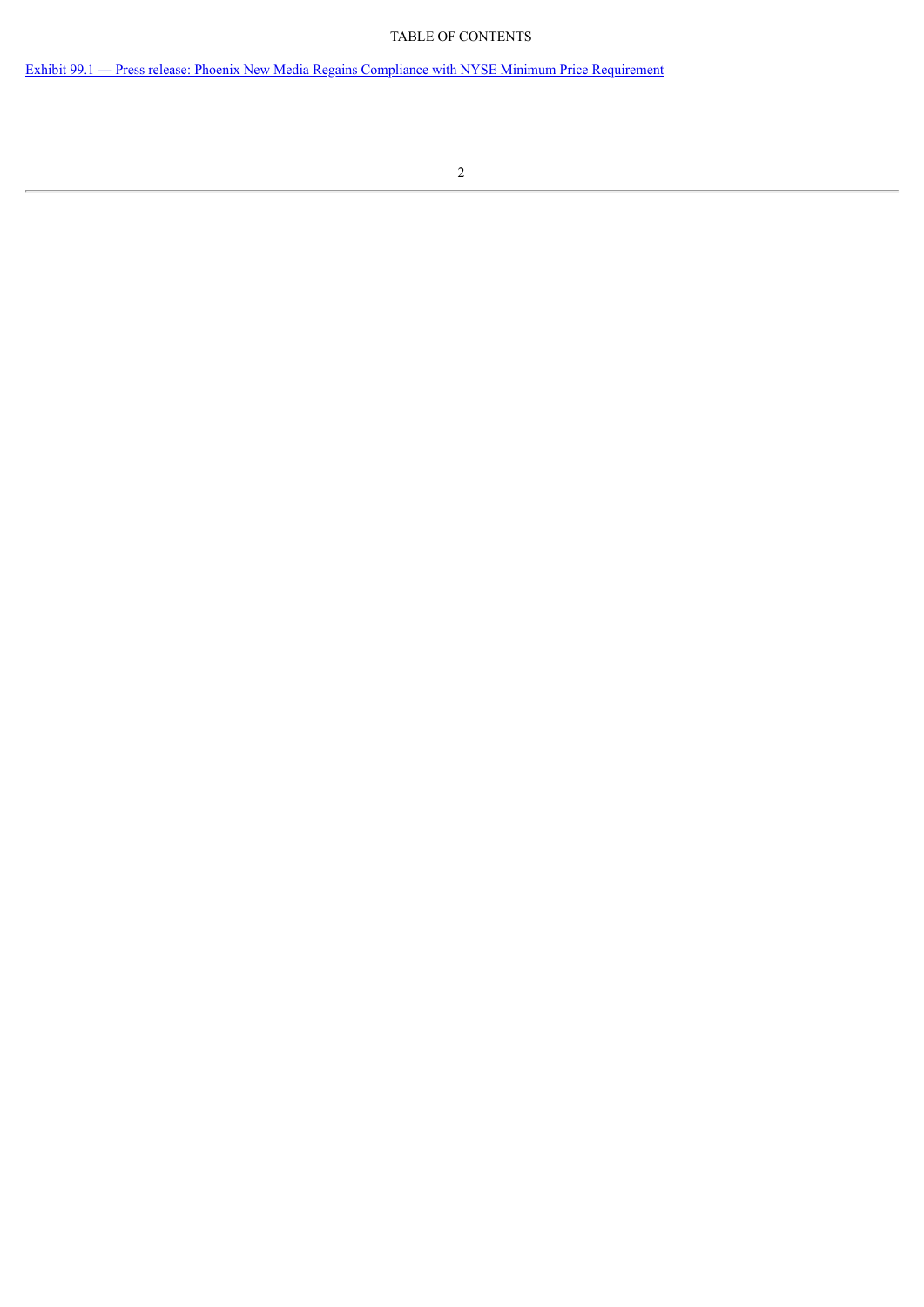#### **SIGNATURE**

Pursuant to the requirements of the Securities Exchange Act of 1934, the registrant has duly caused this report to be signed on its behalf by the undersigned, thereunto duly authorized.

#### PHOENIX NEW MEDIA LIMITED

/s/ Edward Lu

By:<br>Name: Edward Lu Title: Chief Financial Officer

Date: June 6, 2022

3